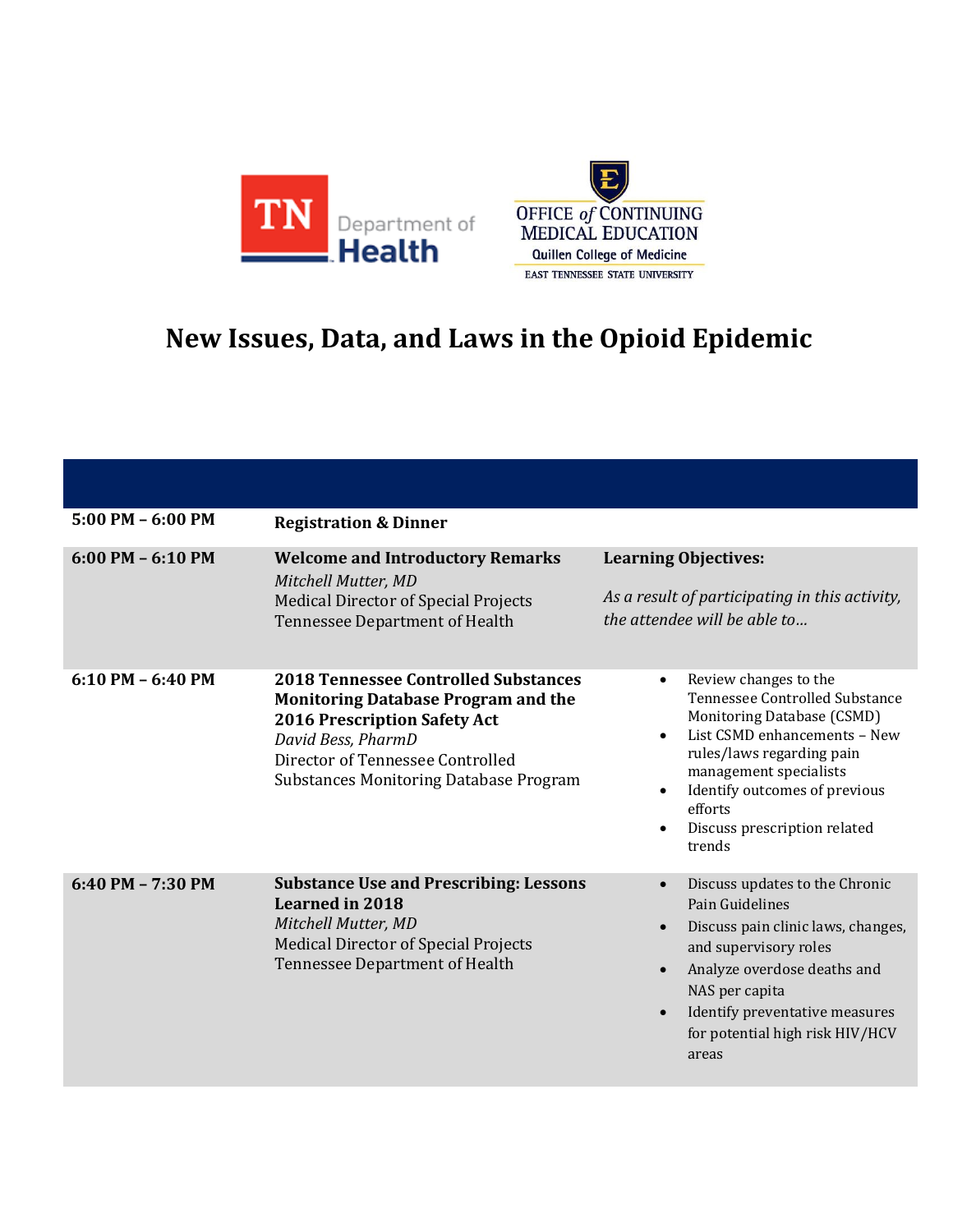| 7:30 PM - 7:40 PM     | <b>Break</b>                                                                                                                                                                                                                                                                    |                                                                                                                                                                                                                                                                                                                                                                              |
|-----------------------|---------------------------------------------------------------------------------------------------------------------------------------------------------------------------------------------------------------------------------------------------------------------------------|------------------------------------------------------------------------------------------------------------------------------------------------------------------------------------------------------------------------------------------------------------------------------------------------------------------------------------------------------------------------------|
| 7:40 PM - 8:00 PM     | <b>APRN &amp; PA Updates/Screening Brief</b><br><b>Intervention Review/Adverse</b><br><b>Childhood Experiences (ACE) Study</b><br><b>Review</b><br>Linda Johnson, DNP, APRN, FNP-C, MSN, RN<br><b>APRN Consultant/Overprescribing Team</b><br><b>Tennessee Board of Nursing</b> | Identify where to find the<br>$\bullet$<br>Department of Health's website<br>Describe two APRN and/or PA<br>items required by law<br>Locate and identify the rules that<br>$\bullet$<br>guide a supervising physician<br>Describe how to screen patients<br>$\bullet$<br>for substance use disorders<br>(SUD)<br>Identify two childhood adverse<br>$\bullet$<br>events (ACE) |
| $8:00$ PM $- 8:20$ PM | <b>Law Enforcement</b><br><b>Thomas Farmer</b><br>Special Agent in Charge<br>TN Bureau of Investigation                                                                                                                                                                         | Discuss drug trends across the<br>$\bullet$<br>state of Tennessee in 2018<br>Discuss the most recent statistics<br>regarding overdose deaths in the<br>state of Tennessee<br>Describe the dangers of fentanyl<br>$\bullet$<br>and it's analogs                                                                                                                               |
| 8:20 PM - 8:40 PM     | <b>Addiction</b><br>Michael Baron, MD, MPH, DFASAM<br><b>Medical Director</b><br>Tennessee Medical Foundation -<br>Physician Health Program                                                                                                                                     | Learn the definitions of addiction<br>Discuss the etiologies of<br>addiction<br>Identify the concepts and<br>$\bullet$<br>potencies of non-opioid<br>analgesics<br>Identify patients at risk for<br>$\bullet$<br>substance use disorder<br>Recognize misprescribing and<br>$\bullet$<br>drug seeking behavior                                                                |
| 8:40 PM - 9:00 PM     | <b>Question and Answer Panel</b><br>Michael Baron, MD, MPH, DFASAM<br>David Bess, PharmD<br><b>Thomas Farmer</b><br>Linda Johnson, DNP, APRN, FNP-C, MSN, RN<br>Mitchell Mutter, MD                                                                                             |                                                                                                                                                                                                                                                                                                                                                                              |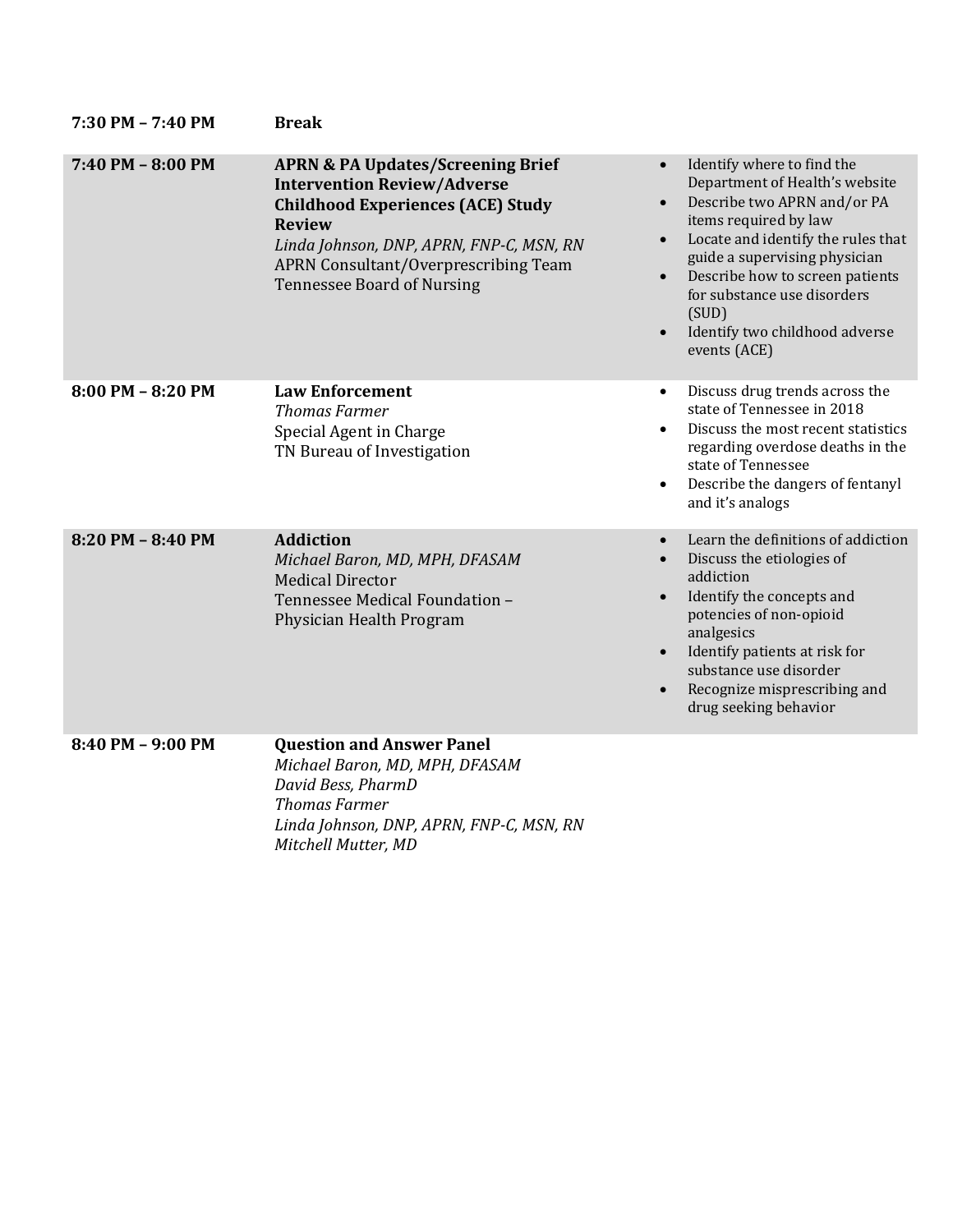



## **New Issues, Data, and Laws in the Opioid Epidemic**

| <b>Activity Directors</b>                                                                | Mitchell Mutter, MD                                                                                                                                                                                                                                                                                                                                                                                                                                                                                                                                                                                                                                                                                             |  |  |
|------------------------------------------------------------------------------------------|-----------------------------------------------------------------------------------------------------------------------------------------------------------------------------------------------------------------------------------------------------------------------------------------------------------------------------------------------------------------------------------------------------------------------------------------------------------------------------------------------------------------------------------------------------------------------------------------------------------------------------------------------------------------------------------------------------------------|--|--|
| <b>Target Audience</b>                                                                   | This program is designed for all levels of healthcare providers, as well as medical and nursing students.                                                                                                                                                                                                                                                                                                                                                                                                                                                                                                                                                                                                       |  |  |
| <b>Overall Conference</b><br><b>Objectives</b>                                           | As a result of attending this activity, the participant will be able to:                                                                                                                                                                                                                                                                                                                                                                                                                                                                                                                                                                                                                                        |  |  |
|                                                                                          | Review changes to the Tennessee Controlled Substance Monitoring Database (CSMD)<br>$\bullet$<br>Discuss Pain Clinic laws and changes<br>$\bullet$<br>List CSMD Enhancements - New rules/laws regarding pain management specialists<br>$\bullet$<br>Analyze overdose deaths and NAS per capita<br>$\bullet$<br>Utilize updates to Chronic Pain Guidelines<br>$\bullet$<br>Perform supervisory roles in Pain Clinics<br>$\bullet$<br>Identify preventative measures for potential high risk HIV/HCV areas<br>$\bullet$<br>Identify patients at risk for substance use disorder<br>$\bullet$<br>Identify ways to protect their practice from potential substance abuse disorder patients or diverters<br>$\bullet$ |  |  |
| <b>Disclosure</b><br><b>Information and</b><br><b>Potential Conflicts</b><br>of Interest | East Tennessee State University's Quillen College of Medicine, Office of Continuing Medical Education<br>(OCME) holds the standard that its continuing medical education programs should be free of commercial<br>bias and conflict of interest. It is the policy of the OCME that each presenter and planning committee<br>member of any CME activity must disclose any financial interest/arrangement or affiliation with<br>commercial organizations whose products or services are being discussed in a presentation. All<br>commercial support of an educational activity must also be disclosed to the conference attendees.                                                                              |  |  |
| Participants with<br><b>No Potential</b><br><b>Conflicts of</b><br><b>Interest</b>       | Each of the following individuals have completed a disclosure form indicating that neither they nor their<br>spouse/family have a financial interest/arrangement or affiliation that could be perceived as a real or<br>apparent conflict of interest related to the content or supporters involved with this activity:                                                                                                                                                                                                                                                                                                                                                                                         |  |  |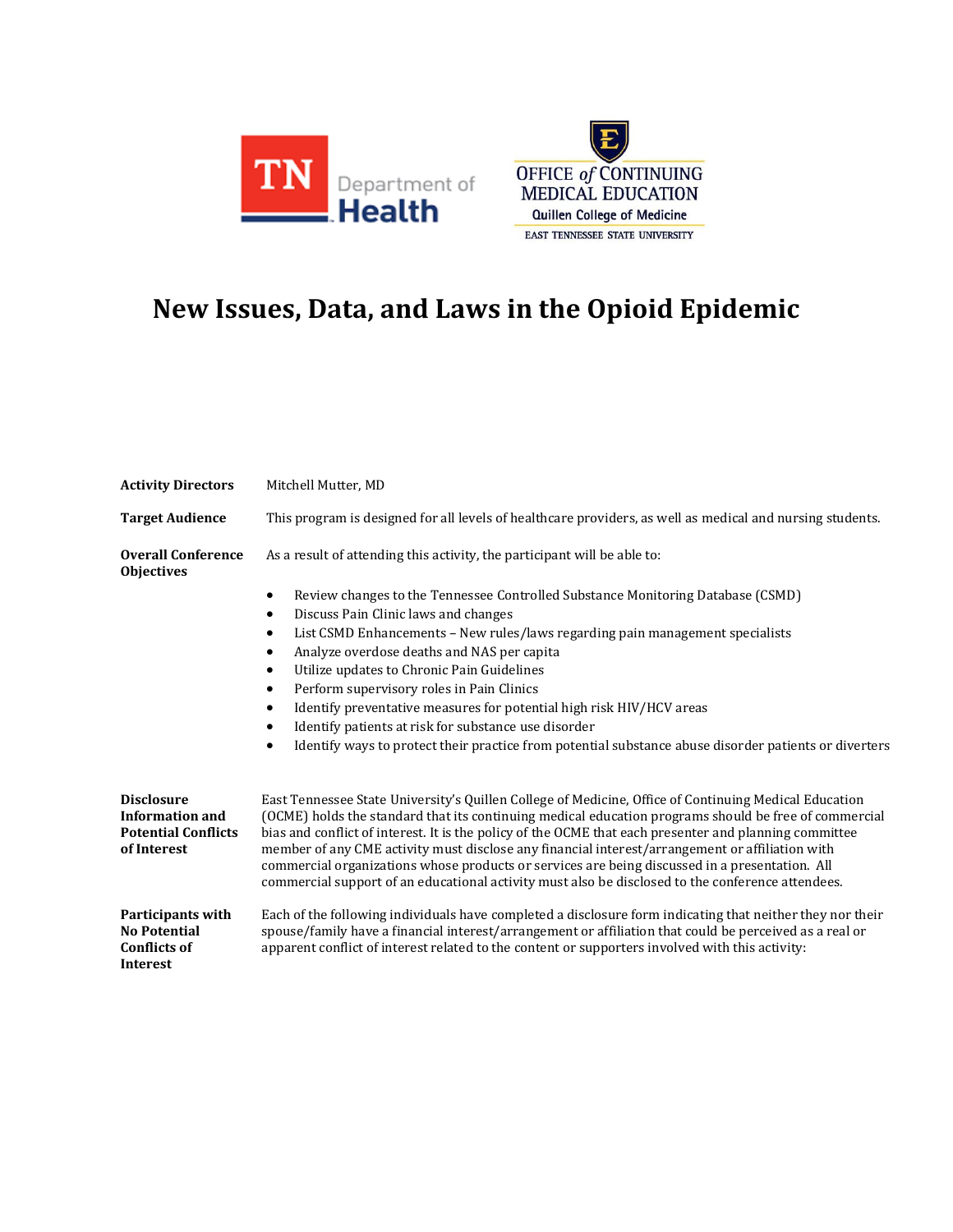|                                         | <b>Activity Director</b><br>Mitchell Mutter, MD<br><b>Planning Committee Members</b><br>Patricia Harnois-Church, PhD<br>(5/2019), MSN, MHA, RN<br>Mitchell Mutter, MD<br>Elizabeth Wolf, MBA, CPPS, CPHRM,<br><b>CHCP</b>                                                                                                                                                                                                                                                                                                                                                                                                                                                                                                                                                                                  | <b>Speakers</b><br>D. Todd Bess, PharmD<br>Michael Baron, MD, MPH, DFASAM<br><b>Tommy Farmer</b><br>Linda L. Johnson, APRN<br>Mitchell Mutter, MD                                                                                                                                                                    |  |
|-----------------------------------------|------------------------------------------------------------------------------------------------------------------------------------------------------------------------------------------------------------------------------------------------------------------------------------------------------------------------------------------------------------------------------------------------------------------------------------------------------------------------------------------------------------------------------------------------------------------------------------------------------------------------------------------------------------------------------------------------------------------------------------------------------------------------------------------------------------|----------------------------------------------------------------------------------------------------------------------------------------------------------------------------------------------------------------------------------------------------------------------------------------------------------------------|--|
| Commercial<br><b>Support Disclosure</b> | It is the policy of the Office of Continuing Medical Education at Quillen College of Medicine, East<br>Tennessee State University to disclose all commercial supporters of this educational activity from which<br>educational grants were received. This activity has received NO commercial support via educational<br>grants.<br>The mission of the Office of Continuing Medical Education at the Quillen College of Medicine is to<br>provide lifelong learning opportunities that meet the needs of faculty, community physicians and other<br>health professionals. In addition, the Office of CME is committed to excellence and dedicated to the<br>improvement of health care in Northeast Tennessee and the surrounding Appalachian Region.<br>This activity has received no commercial support. |                                                                                                                                                                                                                                                                                                                      |  |
| <b>Handouts</b>                         | If the author has given permission for us to share his/her presentation(s) it will be posted online and<br>will be available for download and viewing at:<br>https://drive.google.com/drive/u/3/folders/1jSCihIDyLNE ybLYPhx74qM5I27UiicP                                                                                                                                                                                                                                                                                                                                                                                                                                                                                                                                                                  |                                                                                                                                                                                                                                                                                                                      |  |
| <b>Claiming Credit</b>                  | <b>CREDIT MUST BE CLAIMED WITHIN 30 DAYS FROM THE CONCLUSION OF ANY EVENT.</b> To<br>receive the appropriate credit for participating in this event, learners will need to complete the online<br>evaluation.<br>For complete step-by-step- instructions, please see the CME website at<br>https://www.etsu.edu/com/cme/documents/claiming credit after an activity 2.pdf                                                                                                                                                                                                                                                                                                                                                                                                                                  |                                                                                                                                                                                                                                                                                                                      |  |
| <b>Transcripts of CME</b><br>Credit     | your transcript, or call our office at 423-439-8027 with questions.                                                                                                                                                                                                                                                                                                                                                                                                                                                                                                                                                                                                                                                                                                                                        | By completing the evaluation and posttest in the HighMarks system this activity will be added to your<br>TRANSCRIPT, which is maintained in the ETSU Office of CME. You may print your transcript online from<br>your HighMarks account. Check with the Registration Desk for information on how to access and print |  |
| Conference<br><b>Planner</b>            | Elizabeth Wolf, MBA, CPPS, CPHRM, CHCP<br><b>Educational Planner</b><br>Office of Continuing Medical Education<br>Quillen College of Medicine<br>East Tennessee State University<br>423-439-8088<br>wolfes1@etsu.edu<br>John Schweitzer, MD<br>Interim Director, Office of Continuing Medical Education<br>423-439-8081<br>cmeadean@etsu.edu                                                                                                                                                                                                                                                                                                                                                                                                                                                               | If you have questions, concerns, or comments about this activity, please contact:                                                                                                                                                                                                                                    |  |